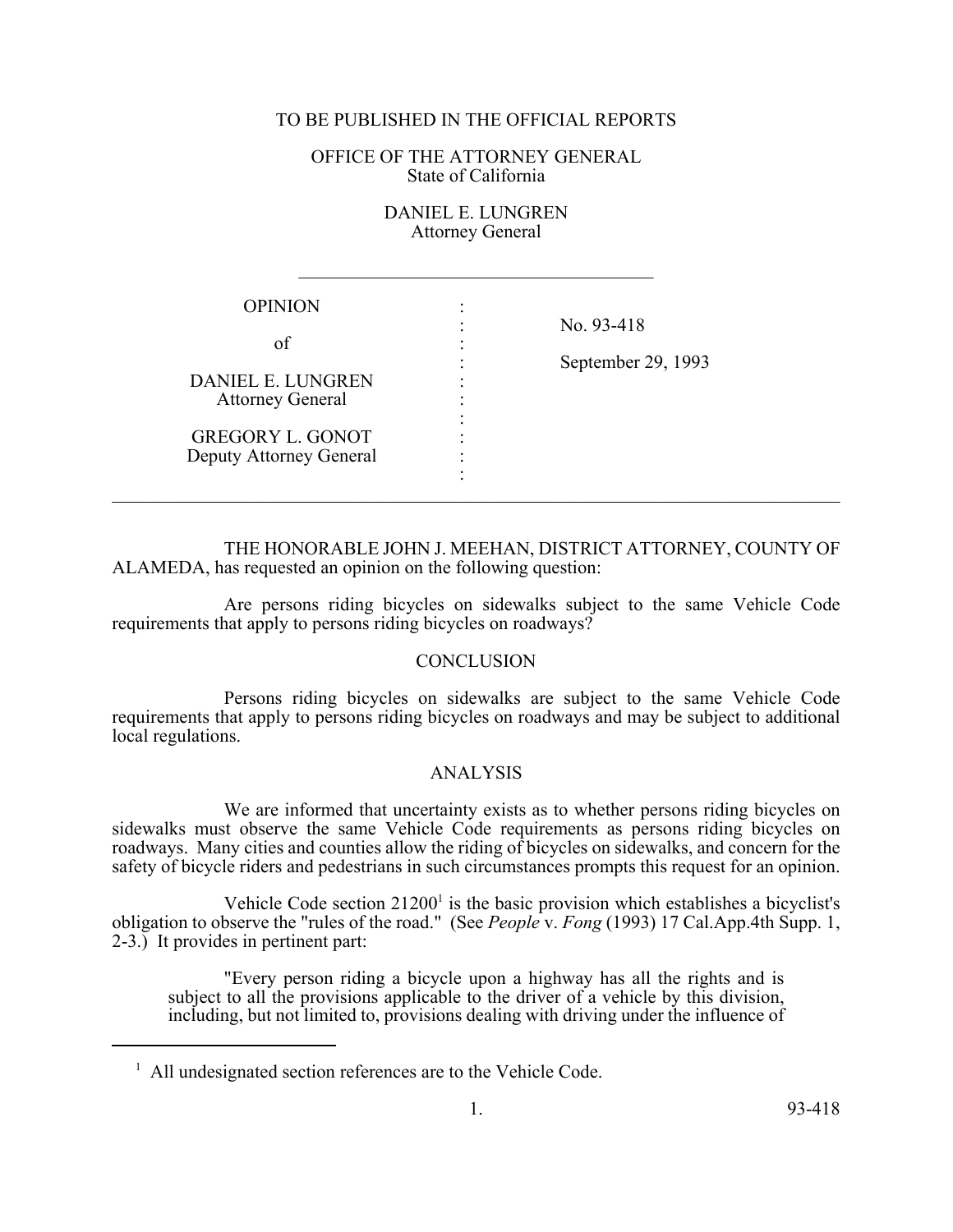alcoholic beverages or drugs, and by Division 10 (commencing with Section 20000), Section 27400, Division 16.7 (commencing with Section 39000), Division 17 (commencing with Section 40000), and Division 18 (commencing with Section 42000), except those provisions which by their very nature can have no application."

Examining the individual terms of section 21200, we find that a "bicycle" is defined in section 231 as "a device upon which any person may ride, propelled exclusively by human power through a belt, chain, or gears, and having one or more wheels." A "highway" is defined as "a way or place of whatever nature, publicly maintained and open to the use of the public for purposes of vehicular travel." (§ 360.) A "vehicle" is defined a "a device by which any person or property may be propelled, moved, or drawn upon a highway, excepting a device moved exclusively by human power or used exclusively upon stationary rails or tracks." "This division," as specified in section 21200, refers to Division 11 of the Vehicle Code (§§ 21000-23337) covering the "rules of the road" such as driving, overtaking, and passing (§§ 21650-21759), pedestrians' rights and duties (§§ 21950-<br>21969), and stopping, standing, and parking (§§ 22500-22526). "Division 10" (§§ 20000-20018) covers accidents and specifies the requirements for accident reports, section 27400 concerns the wearing of headsets or earplugs, "Division 16.7" (§§ 39000-39012) specifically governs the registration and licensing of bicycles, "Division 17" (§§ 40000-41610) describes criminal offenses and prosecution requirements, and "Division 18" (§§ 42000-42277) controls the disposition of fees, fines, and forfeitures.

In interpreting the language of section 21200, we may rely upon several well established principles of statutory construction. As recently reaffirmed by the Supreme Court in *Burden* v. *Snowden* (1992) 2 Cal.4th 556, 562: "We begin with the fundamental premise that the objective of statutory interpretation is to ascertain and effectuate legislative intent." In determining the Legislature's intent, we are to "look first to the language of the statute, giving effect to its `plain meaning.'" (*Kimmel* v. *Goland* (1990) 51 Cal.3d 202, 208-209.) "The words of the statute must be construed in context, keeping in mind the statutory purpose, and statutes or statutory sections relating to the same subject must be harmonized, both internally and with each other, to the extent possible." (*Dyna-Med, Inc.* v. *Fair Employment & Housing Com.* (1987) 43 Cal.3d 1379, 1387.) Finally, "reports of legislative committees and commissioners are part of a statute's legislative history and may be considered when the meaning of a statute is unclear." (*Hutnick* v. *U.S. Fidelity & Guaranty Co.* (1988) 47 Cal.3d 456, 465, fn. 7.)

Although section 360 appears to restrict the definition of a highway to "a way or place . . . for . . . vehicular travel," this definition must be read in conjunction with other statutory provisions. Two other statutes affect the meaning of the term "highway" for purposes of the Vehicle Code. Section 530 states: "A `roadway' is that portion of a highway improved, designed, or ordinarily used for vehicular travel," and section 555 provides: "`Sidewalk' is that portion of a highway, other than the roadway, set apart by curbs, barriers, markings or other delineation for pedestrian travel." Consequently, a "highway" may have two components -- a "roadway" and a "sidewalk." A sidewalk is considered part of the highway.

Returning to the language of section 21200, we find that "[e]very person riding a bicycle upon a highway . . . is subject to all the provisions applicable to the driver of a vehicle . . . ." Since a highway includes the sidewalk (§ 555), the "rules of the road" applicable to bicyclists are the same whether riding on the roadway or the sidewalk. Section 21200 appears to be plain and unambiguous in its terms.

Moreover, the statutory history of section 21200 fully supports the "plain meaning" interpretation we have given to the statute. In 1967 section 21200 was made applicable to "[e]very person riding a bicycle upon a roadway . . . ." (Stats. 1967, ch. 586, §3.) In 1975 it was amended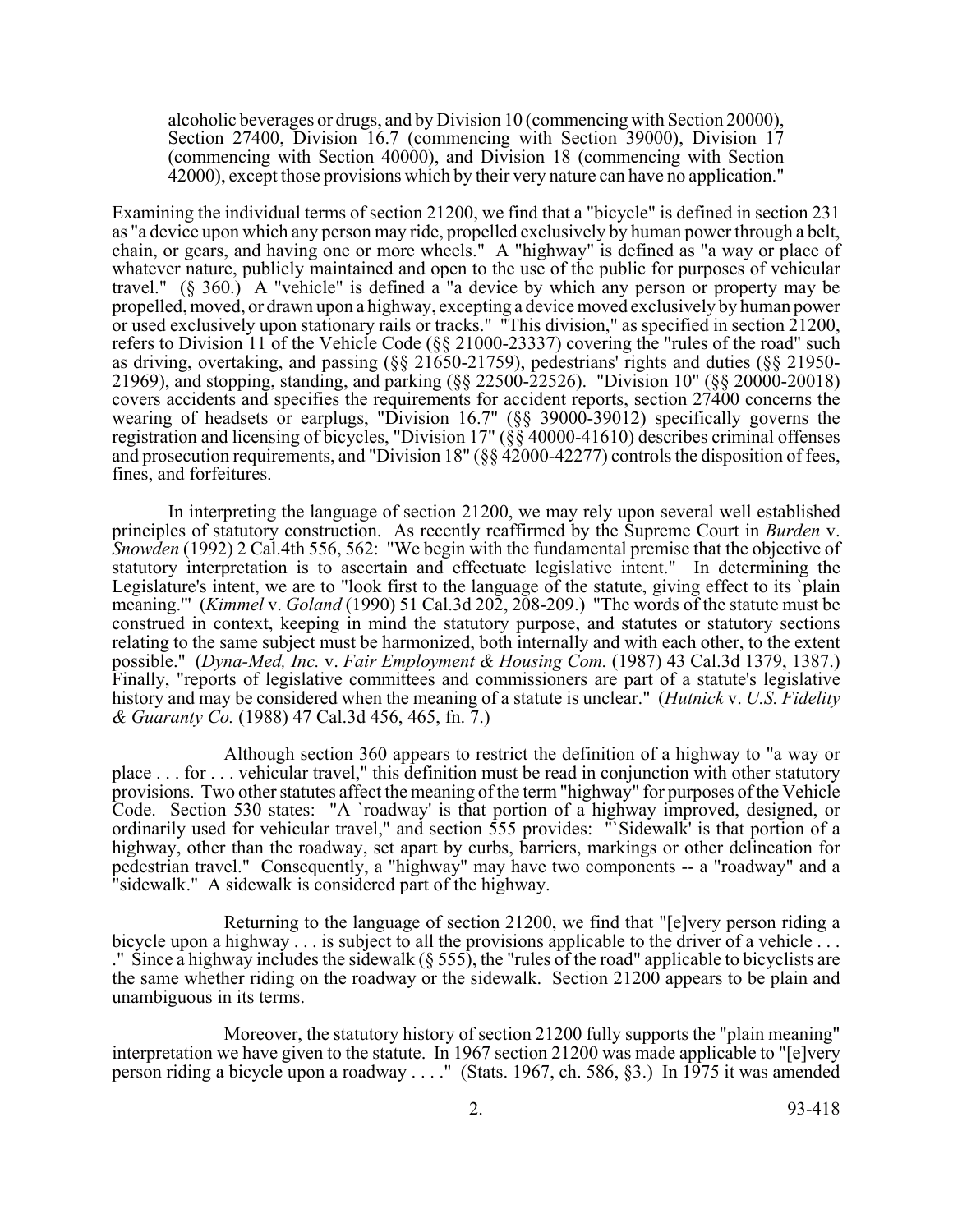to include bicyclists "upon a roadway or any paved shoulder . . . ." (Stats. 1975, ch. 987, § 6.) Finally, in 1983, the term "highway" was substituted for the phrase "roadway or any paved shoulder." (Stats. 1983, ch. 273, § 2.)

The legislative history of the 1983 amendment to section 21200 demonstrates that the amendment was designed to extend the rules of the road to the riding of bicycles on sidewalks. An analysis prepared for the Assembly Transportation Committee prior to the committee's May 17, 1983, hearing on the proposed measure stated:

"The author is carrying this bill in response to an accident in San Diego in which a bicyclist hit a pedestrian who was on a sidewalk. Some question arose about the ability to prosecute the bicyclist for his actions because of the Vehicle Code's lack of clarity in the provisions relating to bicycles and bicycle operators."

The committee had before it a letter dated May 6, 1983, from the California Association of Bicycling Organizations ("CABO") which stated in part:

"Broadening section 21200, as the bill does, to include `every person riding a bicycle upon a highway,' rather than upon `a roadway or any paved shoulder,' the current language, is appropriate and desirable. Under current law bicyclists on the sidewalk need not obey traffic signs and signals, or even yield before entering the roadway. (CABO does not recommend cycling on the sidewalk, but it is permitted in many places.) This change represents the restoration of earlier language that the Legislature altered by oversight in 1975."

The fact that section 21200 was successively expanded to cover the entire highway including sidewalks, together with the fact that an accident on a sidewalk was the catalyst for the 1983 amendment of section 21200, leaves no doubt that the Legislature intended to extend the rules of the road to persons riding bicycles on sidewalks.

We note that certain rules of the road concern the use of the roadway in particular rather than the highway in general (e.g., § 2165 [except in specified circumstances, a vehicle upon the highway is to be driven upon the right half of the roadway]). Although a sidewalk is a separate part of the highway from the roadway, we believe that, given the factors discussed above, the intent of the Legislature was for the operation of a bicycle on a sidewalk to be similar to vehicular travel wherever practicable. Therefore, to the extent that a vehicle must be driven on the right half of the roadway, a bicyclist riding on an adjacent sidewalk must travel in the same direction as the vehicular traffic. This interpretation of section 21200 provides pedestrians with some assurance as to the direction of bicycle riders on sidewalks at all times. Such statutory construction is consistent with the well-established principle that "[t]he courts must give statutes a reasonable construction which conforms to the apparent purpose and intention of the lawmakers." (*Clean Air Constituency* v. *California Air Resources Bd.* (1974) 11 Cal.3d 801, 813.)

Although a sidewalk is a component of a highway, it is first and foremost a pedestrian facility and therefore has a fundamentally different purpose from that of a roadway.<sup>2</sup> Recognizing the special circumstances presented by the operation of a bicycle on a sidewalk, the Legislature has provided in section 21100:

 $2$  Motor vehicles may not be operated or moved upon a sidewalk except as may be necessary to enter or leave adjacent property or as expressly permitted for disabled persons and certain operations such as postal delivery and public works.  $(\S$  21663.)